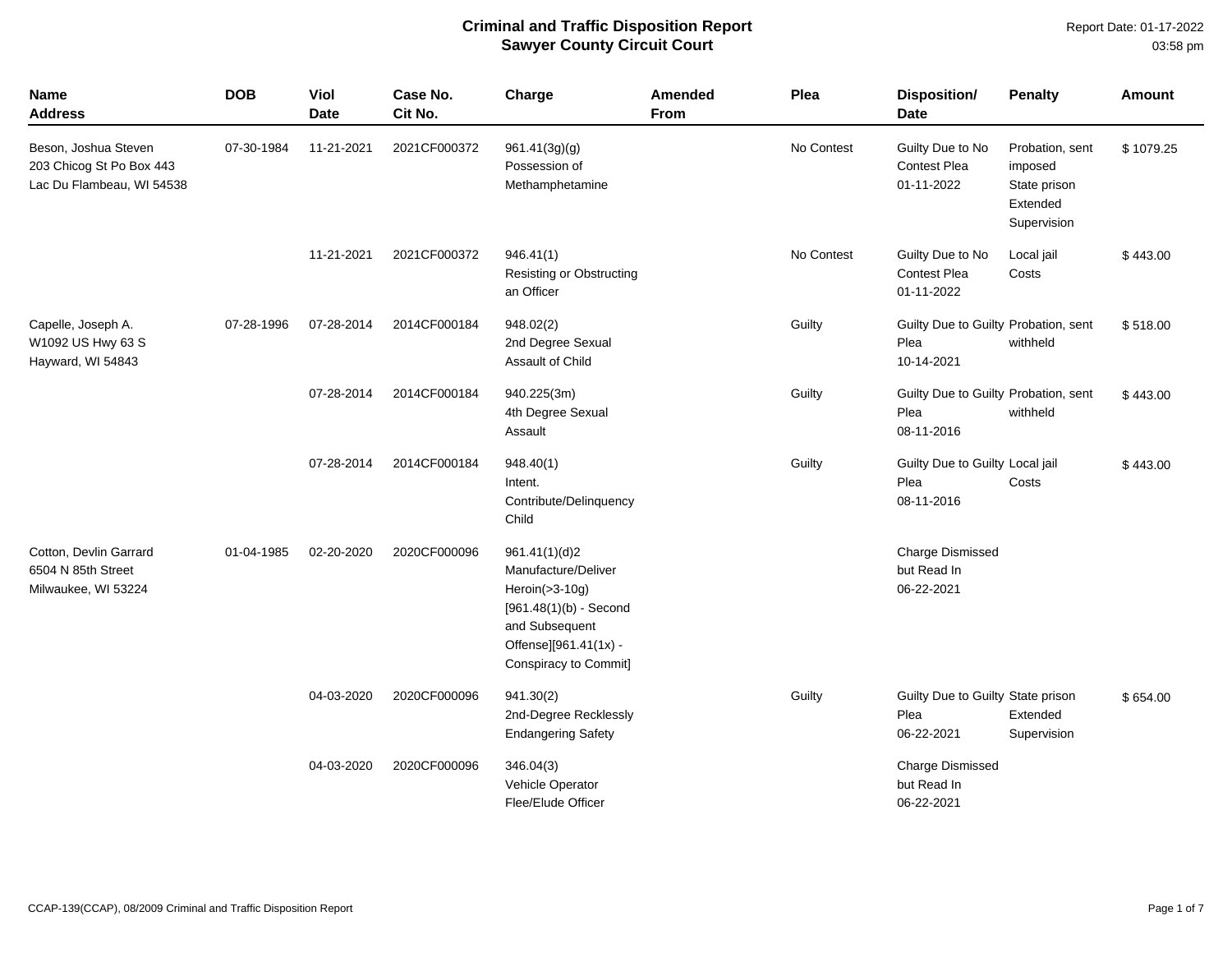Report Date: 01-17-2022 03:58 pm

| <b>Name</b><br><b>Address</b>                                            | <b>DOB</b> | Viol<br><b>Date</b> | Case No.<br>Cit No.       | Charge                                                                                            | <b>Amended</b><br>From                    | Plea   | <b>Disposition/</b><br><b>Date</b>                         | <b>Penalty</b> | Amount   |
|--------------------------------------------------------------------------|------------|---------------------|---------------------------|---------------------------------------------------------------------------------------------------|-------------------------------------------|--------|------------------------------------------------------------|----------------|----------|
|                                                                          |            | 04-03-2020          | 2020CF000096              | 961.41(3g)(c)<br>Possession of<br>Cocaine/Coca(2nd+)<br>[939.05 - PTAC, as a<br>Party to a Crime] |                                           |        | <b>Charge Dismissed</b><br>but Read In<br>06-22-2021       |                |          |
|                                                                          |            | 04-03-2020          | 2020CF000096              | 961.41(3g)(e)<br>Possession of THC (2nd+<br>Offense)<br>[939.05 - PTAC, as a<br>Party to a Crime] |                                           |        | <b>Charge Dismissed</b><br>but Read In<br>06-22-2021       |                |          |
|                                                                          |            | 04-03-2020          | 2020CF000096              | 961.573(1)<br>Possess Drug<br>Paraphernalia<br>[939.05 - PTAC, as a<br>Party to a Crime]          |                                           |        | Charge Dismissed<br>but Read In<br>06-22-2021              |                |          |
|                                                                          |            | 04-03-2020          | 2020CF000096              | 961.573(1)<br>Possess Drug<br>Paraphernalia<br>[939.05 - PTAC, as a<br>Party to a Crime]          |                                           |        | <b>Information Filed</b><br>08-17-2020                     |                |          |
| Dauphinais, Rene Ann<br>6823N South Reserve Lane<br>Stone lake, WI 54876 | 11-01-1987 | 01-19-2021          | 2021CF000024              | 961.41(3g)(c)<br>Possession of<br>Cocaine/Coca(2nd+)                                              | Possess<br>w/Intent-Cocaine<br>$(>5-15g)$ | Guilty | Guilty Due to Guilty Probation, sent<br>Plea<br>01-11-2022 | withheld       | \$748.50 |
|                                                                          |            | 01-19-2021          | 2021CF000024              | 961.573(1)<br>Possess Drug<br>Paraphernalia                                                       |                                           |        | <b>Charge Dismissed</b><br>but Read In<br>01-11-2022       |                |          |
| Dauphinais, Rene Ann<br>6823N South Reserve Lane<br>Stone Lake, WI 54876 | 11-01-1987 | 07-12-2019          | 2019CM000221              | 946.41(1)<br>Resisting or Obstructing<br>an Officer                                               |                                           | Guilty | Guilty Due to Guilty Local jail<br>Plea<br>01-11-2022      | Costs          | \$443.00 |
|                                                                          |            | 07-12-2019          | 2019CM000221<br>BE6094060 | 343.05(3)(a)<br>Operate w/o Valid<br>License(2nd w/in3 Yrs)                                       |                                           |        | <b>Charge Dismissed</b><br>but Read In<br>01-11-2022       |                |          |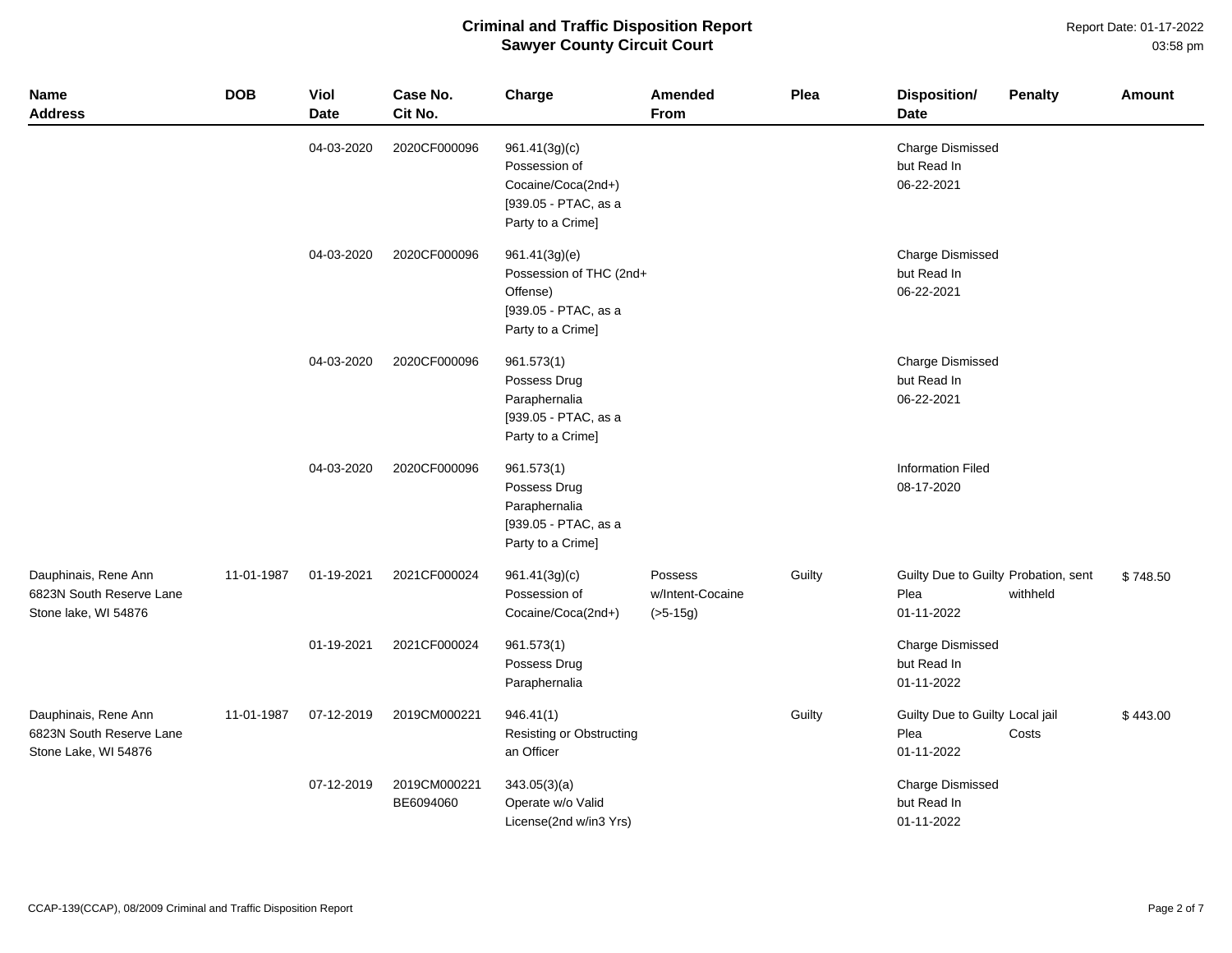Report Date: 01-17-2022 03:58 pm

| <b>Name</b><br>Address                                                   | <b>DOB</b> | Viol<br><b>Date</b> | Case No.<br>Cit No.       | Charge                                                                                    | Amended<br><b>From</b>                | Plea       | <b>Disposition/</b><br><b>Date</b>                         | <b>Penalty</b>                          | <b>Amount</b> |
|--------------------------------------------------------------------------|------------|---------------------|---------------------------|-------------------------------------------------------------------------------------------|---------------------------------------|------------|------------------------------------------------------------|-----------------------------------------|---------------|
| Dauphinais, Rene Ann<br>6823N South Reserve Lane<br>Stone Lake, WI 54876 | 11-01-1987 | 12-19-2018          | 2019CT000028<br>BB3293043 | 343.05(3)(a)<br>Operate w/o Valid<br>License(2nd w/in3 Yrs)                               |                                       |            | <b>Charge Dismissed</b><br>but Read In<br>01-11-2022       |                                         |               |
| Diver, Beau William<br>13635 W Froemel Road<br>Hayward, WI 54843         | 04-13-1993 | 11-19-2019          | 2020CF000076              | 346.04(3)<br>Vehicle Operator<br>Flee/Elude Officer                                       |                                       | No Contest | Guilty Due to No<br><b>Contest Plea</b><br>01-14-2022      | Probation, sent<br>withheld             | \$654.00      |
| Diver, Beau William<br>13635 W Froemel Road<br>Hayward, WI 54843         | 04-13-1993 | 05-13-2021          | 2021CF000149              | 961.41(3g)(g)<br>Possession of<br>Methamphetamine                                         |                                       | No Contest | Guilty Due to No<br>Contest Plea<br>01-14-2022             | Probation, sent<br>withheld             | \$654.00      |
|                                                                          |            | 05-13-2021          | 2021CF000149              | 961.573(1)<br>Possess Drug<br>Paraphernalia                                               |                                       |            | <b>Charge Dismissed</b><br>but Read In<br>01-14-2022       |                                         |               |
| Dortman, Bryce Alvin<br>455 Westwood<br>Sheyboygan Fall, WI 53083        | 02-12-2002 | 07-31-2021          | 2021CM000165              | 947.01(1)<br><b>Disorderly Conduct</b>                                                    |                                       | No Contest | Guilty Due to No<br><b>Contest Plea</b><br>01-11-2022      | Forfeiture / Fine<br>Costs              | \$579.00      |
| Helsper, Christopher Robert<br>1212 Golf Rd<br>Eau Claire, WI 54701      | 10-30-1971 | 05-12-2020          | 2020CF000147              | 961.41(3g)(g)<br>Possession of<br>Methamphetamine<br>$[939.62(1)(b) - Repeated]$          |                                       | Guilty     | Guilty Due to Guilty Probation, sent<br>Plea<br>01-12-2022 | withheld                                | \$654.00      |
|                                                                          |            | 05-12-2020          | 2020CF000147              | 961.41(3g)(e)<br>Possession of THC<br>$[939.62(1)(b) - Repeater]$                         |                                       |            | <b>Charge Dismissed</b><br>but Read In<br>01-12-2022       |                                         |               |
|                                                                          |            | 05-12-2020          | 2020CF000147<br>BE6502543 | 343.44(1)(b)<br><b>Operating While Revoked</b><br>(Rev due to alc/contr<br>subst/refusal) |                                       |            | <b>Charge Dismissed</b><br>but Read In<br>01-12-2022       |                                         |               |
|                                                                          |            | 05-12-2020          | 2020CF000147              | 946.41(1)<br><b>Resisting or Obstructing</b><br>an Officer                                |                                       |            | <b>Charge Dismissed</b><br>but Read In<br>01-12-2022       |                                         |               |
| Johnson, Deanna Marie<br>14133 W Poplar<br>Hawyard, WI 54843             | 09-26-1970 | 12-29-2020          | 2021CF000051              | 961.41(1m)(e)3<br>Possess w/<br>Intent-Amphetamine(>10-                                   | Possess w/<br>Intent-Amphetamine(>10- | No Contest | Guilty Due to No<br><b>Contest Plea</b><br>01-12-2022      | State prison<br>Extended<br>Supervision | \$1079.25     |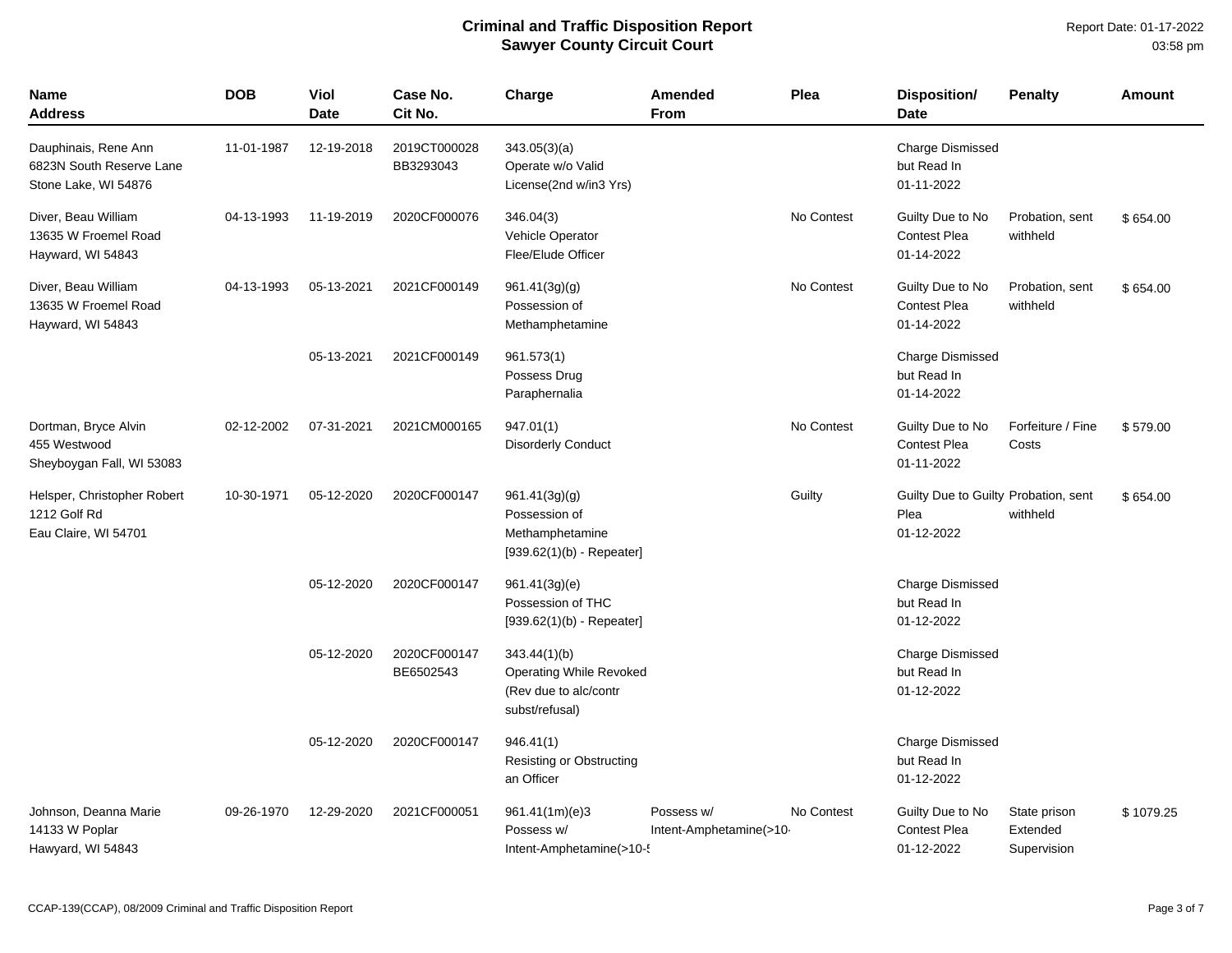Report Date: 01-17-2022 03:58 pm

| <b>Name</b><br><b>Address</b>                                         | <b>DOB</b> | <b>Viol</b><br>Date | Case No.<br>Cit No. | Charge                                                                                                                                                                           | Amended<br>From           | Plea       | Disposition/<br><b>Date</b>                                  | <b>Penalty</b>                          | <b>Amount</b> |
|-----------------------------------------------------------------------|------------|---------------------|---------------------|----------------------------------------------------------------------------------------------------------------------------------------------------------------------------------|---------------------------|------------|--------------------------------------------------------------|-----------------------------------------|---------------|
|                                                                       |            | 12-29-2020          | 2021CF000051        | 961.41(1)(e)1<br>Manuf/Deliver<br>Amphetamine $(<=3g)$<br>$[961.49(1m)(b)2 -$<br>Possession with Intent to<br>Deliver/Distribute a<br>Controlled Substance On<br>or Near a Jail] |                           |            | <b>Charge Dismissed</b><br>but Read In<br>01-12-2022         |                                         |               |
|                                                                       |            | 12-29-2020          | 2021CF000051        | 961.41(1)(e)1<br>Manuf/Deliver<br>Amphetamine(<=3g)<br>$[961.49(1m)(b)2 -$<br>Possession with Intent to<br>Deliver/Distribute a<br>Controlled Substance On<br>or Near a Jail]    |                           |            | <b>Charge Dismissed</b><br>but Read In<br>01-12-2022         |                                         |               |
| Majaski, Jayni Thekla<br>300 Elm St S<br>Onamia, MN 56359             | 10-26-1977 | 03-10-2021          | 2021CF000075        | 961.41(3g)(g)<br>Possession of<br>Methamphetamine                                                                                                                                |                           | Guilty     | Guilty Due to Guilty Probation, sent<br>Plea<br>01-11-2022   | withheld                                | \$654.00      |
| Quagon, Charles Scott<br>10695 W County Road Cc<br>Couderay, WI 54828 | 12-14-1968 | 04-02-2019          | 2019CF000129        | 946.49(1)(b)<br><b>Bail Jumping-Felony</b>                                                                                                                                       |                           |            | <b>Charge Dismissed</b><br>but Read In<br>02-11-2020         |                                         |               |
|                                                                       |            | 04-02-2019          | 2019CF000129        | 940.19(2)<br>Substantial Battery-Intend<br><b>Bodily Harm</b>                                                                                                                    |                           | No Contest | Guilty Due to No<br>Contest Plea<br>02-11-2020               | State prison<br>Extended<br>Supervision | \$780.00      |
| Quagon, Charles Scott<br>10695 W County Road CC<br>Couderay, WI 54828 | 12-14-1968 | 07-02-2018          | 2018CF000222        | 940.19(2)<br>Substantial Battery-Intend<br><b>Bodily Harm</b>                                                                                                                    | <b>Aggravated Battery</b> | No Contest | Guilty Due to No<br><b>Contest Plea</b><br>02-11-2020        | State prison<br>Extended<br>Supervision | \$780.00      |
| Smith, Cory Joe<br>13092 W Watertower Lane<br>Hayward, WI 54843       | 09-25-1986 | 05-14-2019          | 2019CM000137        | 946.49(1)(a)<br>Bail<br>Jumping-Misdemeanor                                                                                                                                      |                           |            | <b>Charge Dismissed</b><br>but Read In<br>01-11-2022         |                                         |               |
| Smith, Cory Joe<br>13092 W Watertower Lane<br>Hayward, WI 54843       | 09-25-1986 | 07-26-2018          | 2018CM000380        | 961.41(3g)(e)<br>Possession of THC                                                                                                                                               |                           | Guilty     | Guilty Due to Guilty Forfeiture / Fine<br>Plea<br>01-11-2022 | Costs                                   | \$673.50      |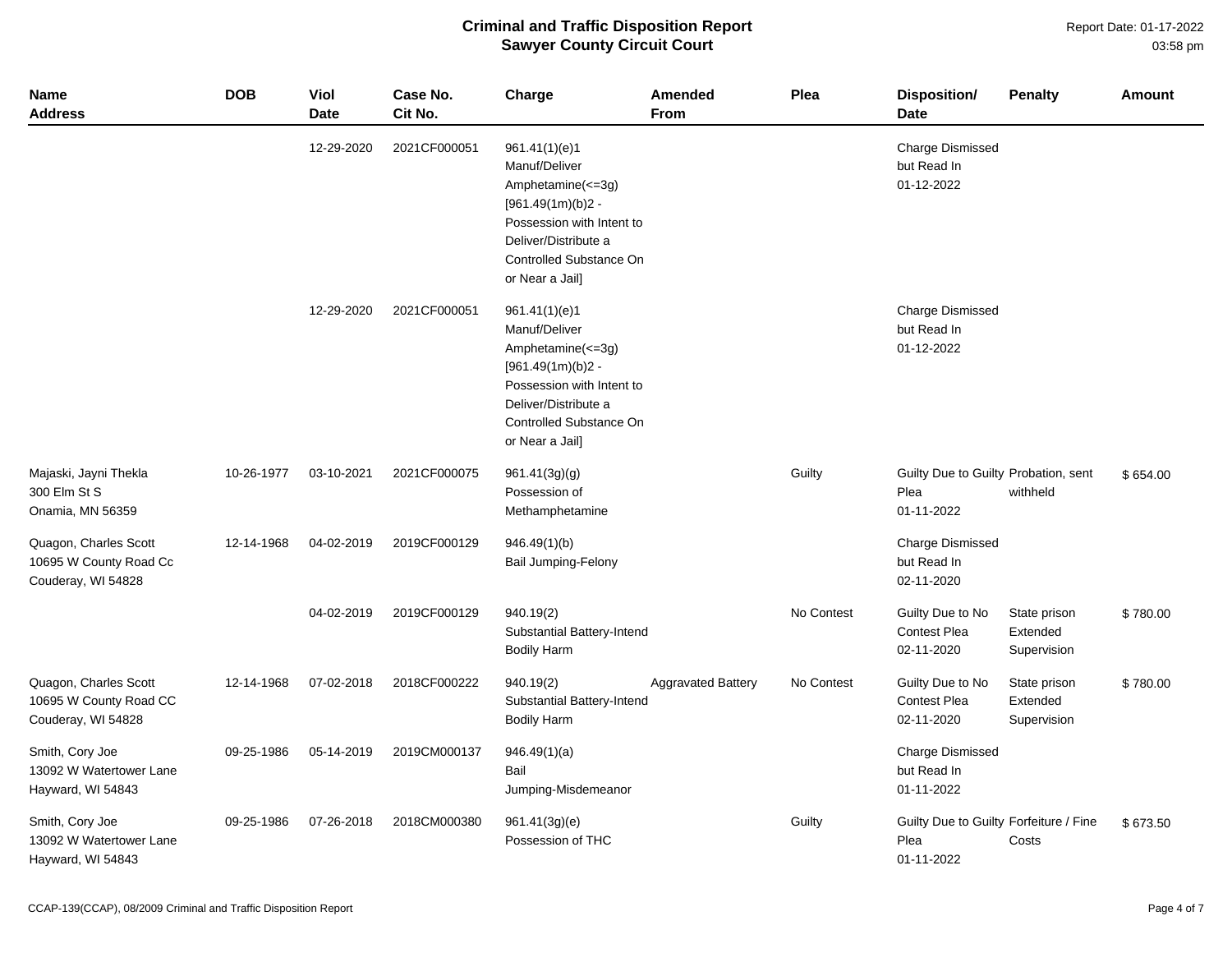Report Date: 01-17-2022 03:58 pm

| <b>Name</b><br><b>Address</b>                                             | <b>DOB</b> | Viol<br><b>Date</b> | Case No.<br>Cit No.       | Charge                                                                             | <b>Amended</b><br><b>From</b>                               | Plea   | Disposition/<br><b>Date</b>                                  | <b>Penalty</b> | <b>Amount</b> |
|---------------------------------------------------------------------------|------------|---------------------|---------------------------|------------------------------------------------------------------------------------|-------------------------------------------------------------|--------|--------------------------------------------------------------|----------------|---------------|
|                                                                           |            | 07-26-2018          | 2018CM000380              | 961.573(1)<br>Possess Drug<br>Paraphernalia                                        |                                                             |        | Charge Dismissed<br>but Read In<br>01-11-2022                |                |               |
|                                                                           |            | 07-26-2018          | 2018CM000380<br>AE7811742 | 343.44(1)(b)<br>Operating While Revoked<br>(Rev due to alc/contr<br>subst/refusal) |                                                             |        | <b>Charge Dismissed</b><br>but Read In<br>01-11-2022         |                |               |
| Stone, Frederick Vincent<br>16208 W County Hill Road<br>Hayward, WI 54843 | 05-15-2000 | 06-25-2021          | 2021CT000090<br>BD6137493 | 343.44(1)(b)<br>Operating While Revoked Revoked (Rev due to<br>(Forfeiture 1st)    | <b>Operating While</b><br>alc/contr subst/refusal<br>$4th+$ | Guilty | Guilty Due to Guilty Forfeiture / Fine<br>Plea<br>01-11-2022 |                | \$330.50      |
| Tainter, Krystin Rose<br>12340 Heffelfinger St.<br>Couderay, WI 54828     | 08-05-1988 | 02-21-2018          | 2018CM000108              | 961.573(1)<br>Possess Drug<br>Paraphernalia                                        |                                                             |        | <b>Charge Dismissed</b><br>but Read In<br>01-11-2022         |                |               |
| Tainter, Krystin Rose<br>12340 Heffelfinger St.<br>Couderay, WI 54828     | 08-05-1988 | 03-16-2018          | 2018CF000107              | 946.49(1)(b)<br>Bail Jumping-Felony                                                |                                                             |        | <b>Charge Dismissed</b><br>but Read In<br>01-11-2022         |                |               |
|                                                                           |            | 03-16-2018          | 2018CF000107              | 961.41(3g)(g)<br>Possession of<br>Methamphetamine                                  |                                                             |        | <b>Charge Dismissed</b><br>but Read In<br>01-11-2022         |                |               |
|                                                                           |            | 03-16-2018          | 2018CF000107              | 961.41(3g)(e)<br>Possession of THC                                                 |                                                             |        | <b>Charge Dismissed</b><br>but Read In<br>01-11-2022         |                |               |
|                                                                           |            | 03-16-2018          | 2018CF000107              | 961.573(1)<br>Possess Drug<br>Paraphernalia                                        |                                                             |        | <b>Charge Dismissed</b><br>but Read In<br>01-11-2022         |                |               |
| Tainter, Krystin Rose<br>12340 Heffelfinger St.<br>Couderay, WI 54828     | 08-05-1988 | 02-05-2021          | 2021CF000053              | 946.49(1)(b)<br>Bail Jumping-Felony                                                |                                                             |        | <b>Charge Dismissed</b><br>but Read In<br>01-11-2022         |                |               |
|                                                                           |            | 02-05-2021          | 2021CF000053              | 961.41(3g)(g)<br>Possession of<br>Methamphetamine                                  |                                                             |        | <b>Charge Dismissed</b><br>but Read In<br>01-11-2022         |                |               |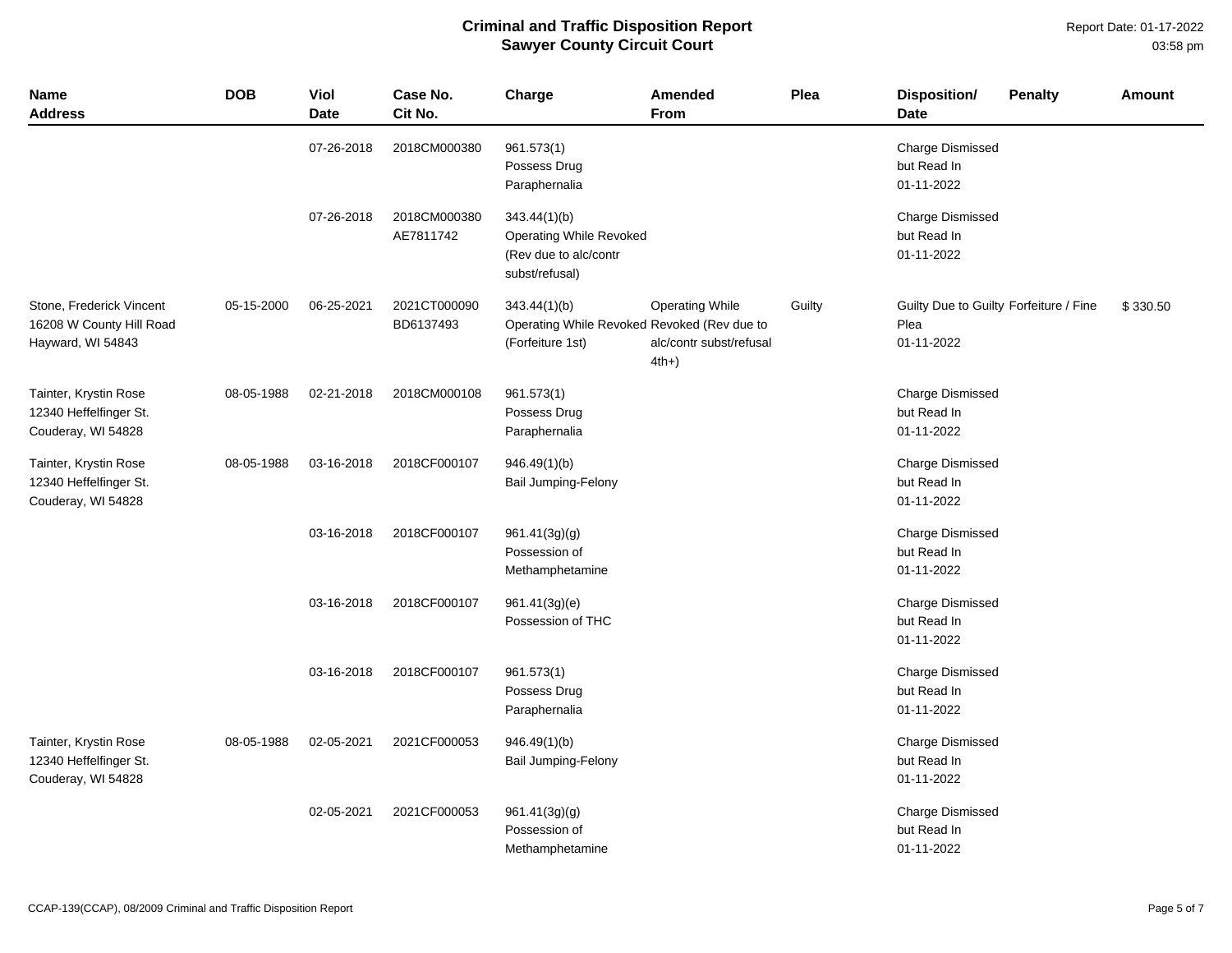| <b>Name</b><br><b>Address</b>                                        | <b>DOB</b> | Viol<br><b>Date</b> | Case No.<br>Cit No.       | Charge                                                                                    | Amended<br><b>From</b> | Plea       | <b>Disposition/</b><br><b>Date</b>                    | <b>Penalty</b>                           | Amount   |
|----------------------------------------------------------------------|------------|---------------------|---------------------------|-------------------------------------------------------------------------------------------|------------------------|------------|-------------------------------------------------------|------------------------------------------|----------|
|                                                                      |            | 02-05-2021          | 2021CF000053              | 961.573(1)<br>Possess Drug<br>Paraphernalia                                               |                        |            | <b>Charge Dismissed</b><br>but Read In<br>01-11-2022  |                                          |          |
| Tainter, Krystin Rose<br>12340 Heffelfinger St<br>Couderay, WI 54828 | 08-05-1988 | 08-20-2021          | 2021CF000321              | 961.41(3g)(g)<br>Possession of<br>Methamphetamine                                         |                        |            | <b>Charge Dismissed</b><br>but Read In<br>01-11-2022  |                                          |          |
|                                                                      |            | 08-20-2021          | 2021CF000321              | 961.41(3g)(am)<br>Possession of Narcotic<br>Drugs                                         |                        |            | <b>Charge Dismissed</b><br>but Read In<br>01-11-2022  |                                          |          |
| Tainter, Krystin R.<br>12340 Heffelfinger St.<br>Couderay, WI 54828  | 08-05-1988 | 05-18-2017          | 2017CM000185              | 943.50(1m)(b)<br>Retail Theft - Intentionally<br>Take (<= \$500)                          |                        |            | <b>Charge Dismissed</b><br>but Read In<br>01-11-2022  |                                          |          |
| Thayer, Kevin Duane<br>15470 Pinewood Dr #81<br>Hayward, WI 54843    | 02-16-1983 | 07-21-2021          | 2021CT000115<br>BE6503066 | 343.44(1)(b)<br><b>Operating While Revoked</b><br>(Rev due to alc/contr<br>subst/refusal) |                        | No Contest | Guilty Due to No<br><b>Contest Plea</b><br>01-14-2022 | Local jail<br>Forfeiture / Fine<br>Costs | \$579.00 |
| Thayer, Kevin Duane<br>15470 Pinewood Dr #81<br>Hayward, WI 54843    | 02-16-1983 | 08-17-2021          | 2021CT000124<br>BE6083674 | 343.44(1)(b)<br><b>Operating While Revoked</b><br>(Rev due to alc/contr<br>subst/refusal) |                        | No Contest | Guilty Due to No<br><b>Contest Plea</b><br>01-14-2022 | Local jail<br>Forfeiture / Fine<br>Costs | \$579.00 |
| Wade, Chalice Dawn<br>9359N Water St., Apt C<br>Hayward, WI 54843    | 01-29-1997 | 05-20-2020          | 2020CF000165              | 961.41(3g)(am)<br>Possession of Narcotic<br>Drugs                                         |                        | Guilty     | Guilty Due to Guilty Local jail<br>Plea<br>09-09-2020 | Costs                                    | \$748.50 |
|                                                                      |            | 05-20-2020          | 2020CF000165              | 961.573(1)<br>Possess Drug<br>Paraphernalia                                               |                        |            | <b>Charge Dismissed</b><br>but Read In<br>09-09-2020  |                                          |          |
| Wade, Chalice Dawn<br>9359N Water St #C<br>Hayward, WI 54843         | 01-29-1997 | 08-02-2020          | 2020CF000229              | 961.41(3g)(am)<br>Possession of Narcotic<br>Drugs                                         |                        | Guilty     | Guilty Due to Guilty Local jail<br>Plea<br>01-12-2022 | Costs                                    | \$748.50 |
|                                                                      |            | 08-02-2020          | 2020CF000229              | 946.49(1)(b)<br><b>Bail Jumping-Felony</b>                                                |                        |            | <b>Charge Dismissed</b><br>but Read In<br>09-09-2020  |                                          |          |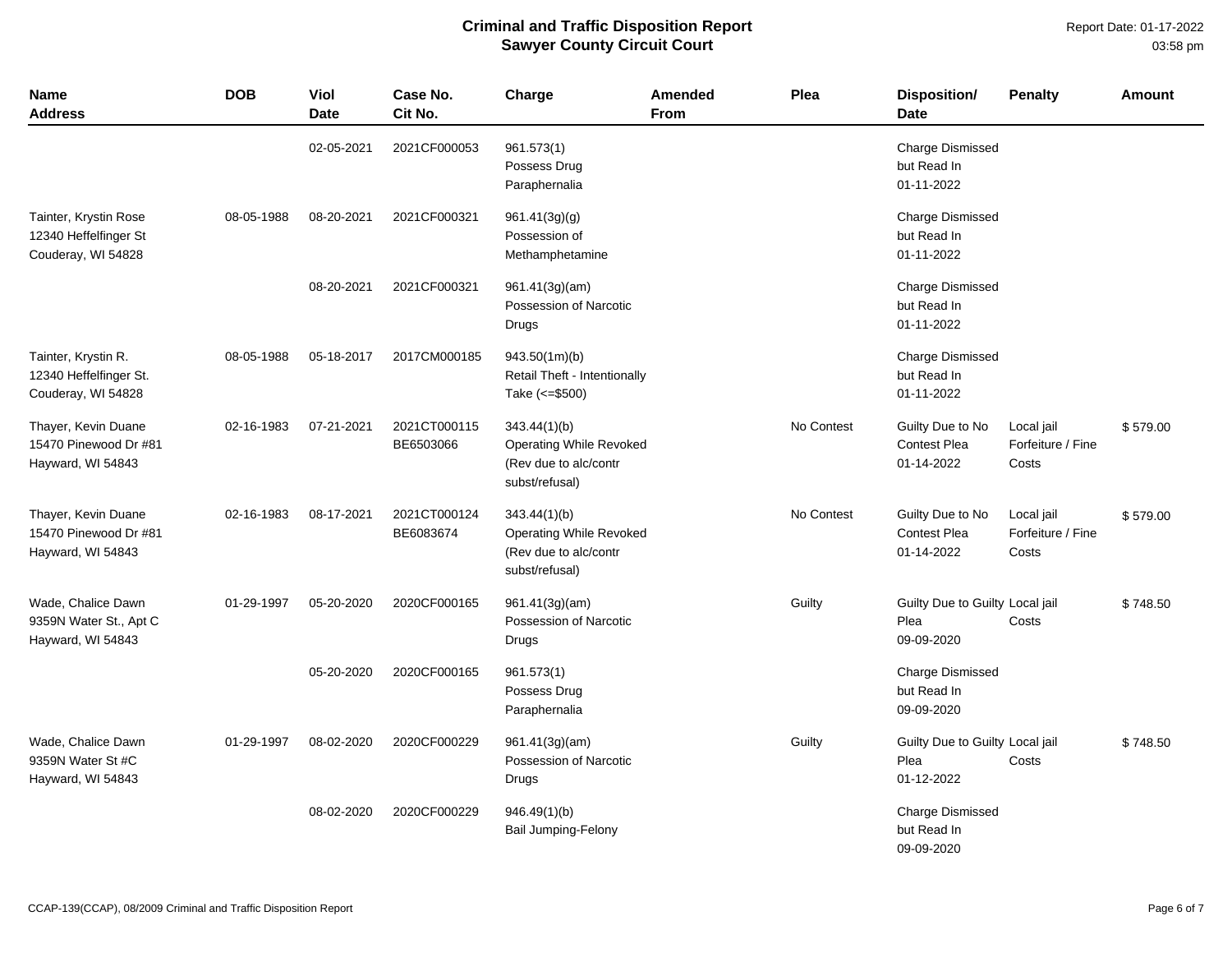Report Date: 01-17-2022 03:58 pm

| <b>Name</b><br><b>Address</b>                            | <b>DOB</b> | Viol<br>Date | Case No.<br>Cit No. | Charge                                      | <b>Amended</b><br><b>From</b> | Plea   | Disposition/<br><b>Date</b>                                  | <b>Penalty</b> | Amount   |
|----------------------------------------------------------|------------|--------------|---------------------|---------------------------------------------|-------------------------------|--------|--------------------------------------------------------------|----------------|----------|
|                                                          |            | 08-02-2020   | 2020CF000229        | 961.573(1)<br>Possess Drug<br>Paraphernalia |                               |        | <b>Charge Dismissed</b><br>but Read In<br>09-09-2020         |                |          |
| Zopp, Monica Lynn<br>15732 Logan Ln<br>Hayward, WI 54843 | 07-11-1983 | 07-22-2021   | 2021CM000155        | 947.01(1)<br><b>Disorderly Conduct</b>      | <b>Disorderly Conduct</b>     | Guilty | Guilty Due to Guilty Forfeiture / Fine<br>Plea<br>01-11-2022 | Costs          | \$579.00 |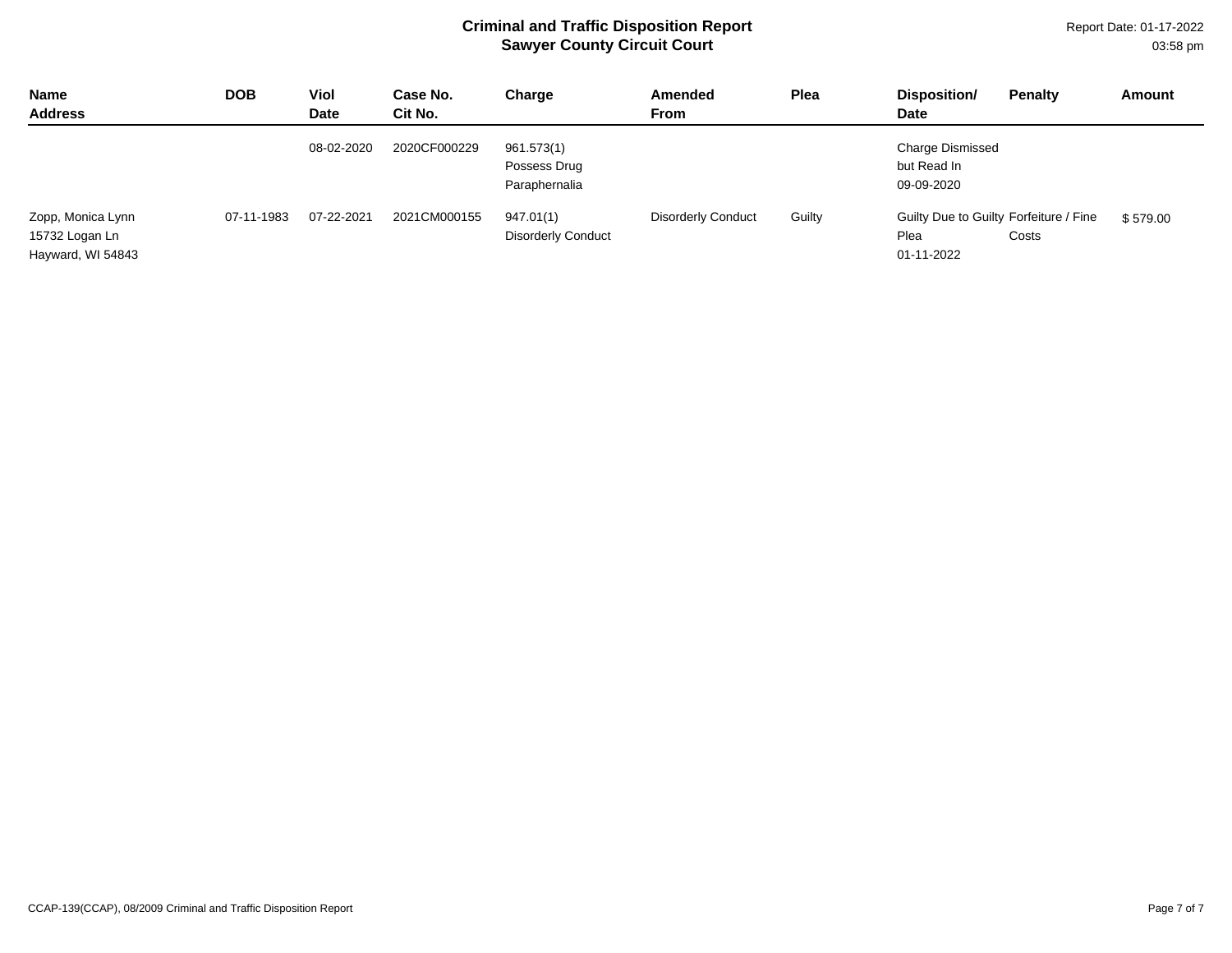| Name<br>Address                                                           | <b>DOB</b> | Viol<br><b>Date</b> | Case No.<br>Cit No.        | Charge                                                            | Amended<br><b>From</b>                 | Plea              | <b>Disposition/</b><br>Date                                  | <b>Penalty</b>    | Amount   |
|---------------------------------------------------------------------------|------------|---------------------|----------------------------|-------------------------------------------------------------------|----------------------------------------|-------------------|--------------------------------------------------------------|-------------------|----------|
| Berger, Christopher Charles<br>10704 W Twin Bay Road<br>Hayward, WI 54843 | 05-30-1991 | 12-02-2021          | 2021TR000965<br>BE6544296  | 341.04(1)<br>Non-Registration of<br>Vehicle - Auto <10,000<br>lbs |                                        | No Contest        | Guilty Due to No<br><b>Contest Plea</b><br>01-10-2022        | Forfeiture / Fine | \$175.30 |
| Berger, Christopher Charles<br>10704 W Twin Bay Road<br>Hayward, WI 54843 | 05-30-1991 | 12-02-2021          | 2021TR000963<br>BE6544285  | 341.61(2)<br>Display Unauth. Veh.<br><b>Registration Plate</b>    |                                        | No Contest        | Guilty Due to No<br><b>Contest Plea</b><br>01-10-2022        | Forfeiture / Fine | \$238.30 |
| Berger, Christopher Charles<br>10704 W Twin Bay Road<br>Hayward, WI 54843 | 05-30-1991 | 12-02-2021          | 2021TR000964<br>BE6544274  | 346.57(4)(g)<br>Speeding on Semiurban<br>Highway(11-15 MPH)       |                                        | No Contest        | Guilty Due to No<br><b>Contest Plea</b><br>01-10-2022        | Forfeiture / Fine | \$175.30 |
| Bowen, Dylan James<br>W8242 County Highway D<br>Conrath, WI 54731         | 05-13-2003 | 11-25-2021          | 2021TR000932<br>BE8988932  | $346.57(4)$ (h)<br>Speeding in 55 MPH<br>Zone (16-19 MPH)         | Speeding in 55 MPH<br>Zone (20-24 MPH) | <b>Not Guilty</b> | Guilty Due to Guilty Forfeiture / Fine<br>Plea<br>01-10-2022 |                   | \$200.50 |
| Colegrove, Bruce K<br>207 Spruce St # 3<br>Spooner, WI 54801              | 06-27-1970 | 11-30-2021          | 2021TR000953<br>BE6525503  | 341.62<br>Display False Vehicle<br><b>Registration Plate</b>      |                                        | No Contest        | Guilty Due to No<br><b>Contest Plea</b><br>01-10-2022        | Forfeiture / Fine | \$263.50 |
| Crouse, Ricky K<br>N1531 Blueberry Rd<br>Conrath, WI 54731                | 11-09-1963 | 11-29-2021          | 2021TR000954<br>BE6525492  | 343.44(1)(a)<br><b>Operating While</b><br>Suspended               |                                        | No Contest        | Guilty Due to No<br><b>Contest Plea</b><br>01-10-2022        | Forfeiture / Fine | \$200.50 |
| Dashnier, Donald David<br>W5649 S Clover Rd<br>Winter, WI 54896           | 08-07-1954 | 11-17-2021          | 2021TR000930<br>BD6138366  | 346.57(5)<br><b>Exceeding Speed Zones,</b><br>etc. (20-24 MPH)    |                                        | No Contest        | Guilty Due to No<br><b>Contest Plea</b><br>01-10-2022        | Forfeiture / Fine | \$225.70 |
| Grover, Elijah A<br>15202 W Hauer Rd<br>Stone Lake, WI 54876              | 12-19-2002 | 12-02-2021          | 2021TR000945<br>BG6151353  | 344.62(2)<br>Operating motor vehicle<br>w/o proof of insurance    |                                        | No Contest        | Guilty Due to No<br><b>Contest Plea</b><br>01-10-2022        | Forfeiture / Fine | \$10.00  |
| Harrington, Levi Caleb James<br>12766 W Peninsula Rd<br>Hayward, WI 54843 | 05-26-1988 | 12-20-2021          | 2021FO000599<br>D650F8QZ32 | NR20.06(9)<br><b>Fish With Unattended</b><br>Lines                |                                        | No Contest        | Guilty Due to No<br><b>Contest Plea</b><br>01-10-2022        | Forfeiture / Fine | \$182.70 |
| Haus, Krista Lyn<br>7051 W County Highway B<br>Winter, WI 54896           | 12-06-1971 | 11-12-2021          | 2021TR000921<br>BE6548054  | $346.57(4)$ (h)<br>Speeding in 55 MPH<br>Zone (11-15 MPH)         | Speeding in 55 MPH<br>Zone (20-24 MPH) | <b>Not Guilty</b> | Guilty Due to No<br><b>Contest Plea</b><br>01-10-2022        | Forfeiture / Fine | \$200.50 |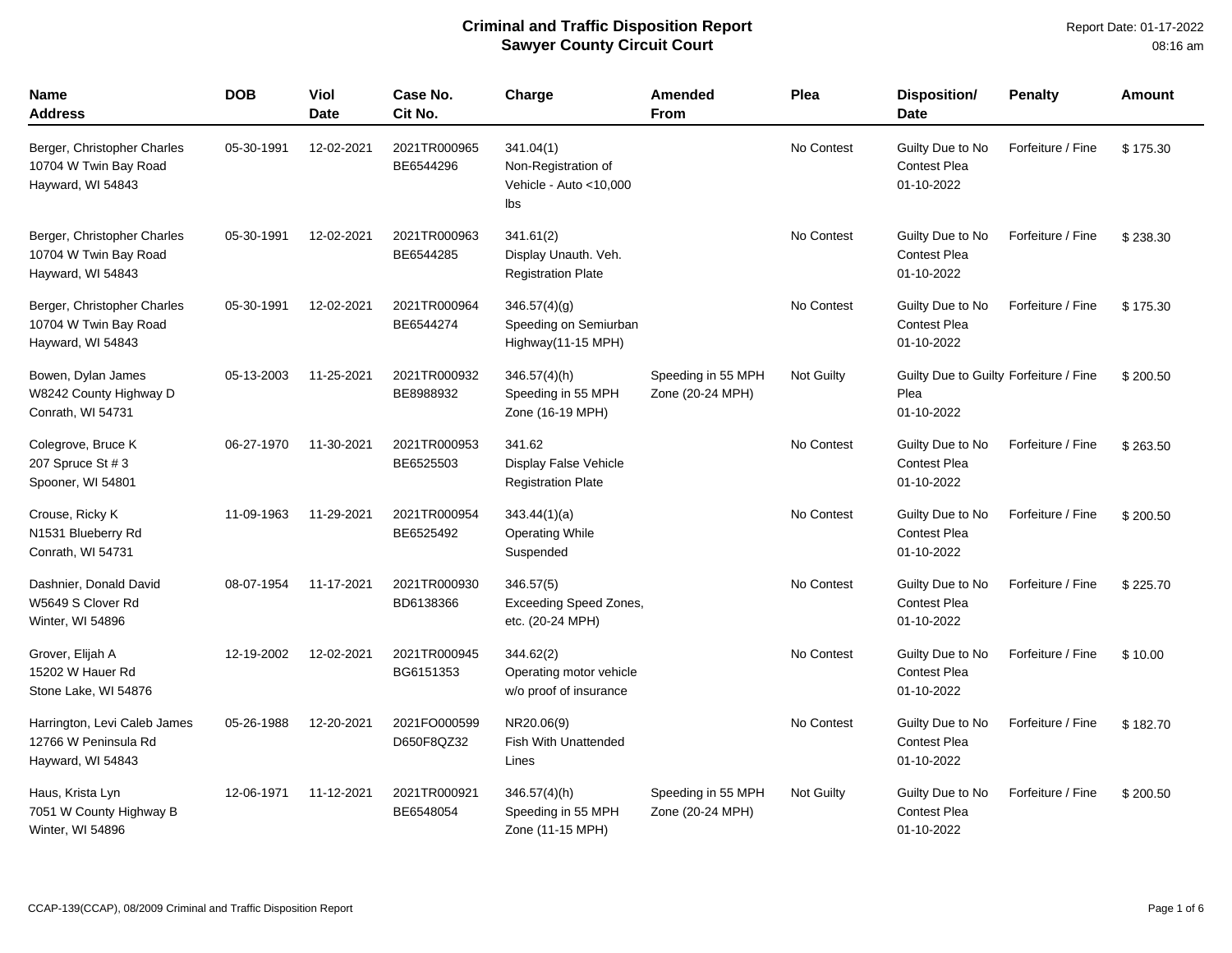| Name<br>Address                                                          | <b>DOB</b> | Viol<br><b>Date</b> | Case No.<br>Cit No.        | Charge                                                                            | <b>Amended</b><br><b>From</b> | Plea       | Disposition/<br><b>Date</b>                           | <b>Penalty</b>    | <b>Amount</b> |
|--------------------------------------------------------------------------|------------|---------------------|----------------------------|-----------------------------------------------------------------------------------|-------------------------------|------------|-------------------------------------------------------|-------------------|---------------|
| Hegna, Dakota James<br>12140 W State Road 48<br>Exeland, WI 54835        | 02-24-1992 | 12-12-2021          | 2021FO000600<br>D650F8QZ31 | 29.047(1)(b)1<br>Improperly Transport<br><b>Game From Another</b><br><b>State</b> |                               | No Contest | Guilty Due to No<br><b>Contest Plea</b><br>01-10-2022 | Forfeiture / Fine | \$303.30      |
| Holt, John M<br>101 E Elms Rd Lot 2<br>Killeen, TX 76542                 | 09-24-1967 | 11-21-2021          | 2021TR000933<br>BE6525444  | 344.62(1)<br>Operating a motor vehicle<br>w/o insurance                           |                               | No Contest | Guilty Due to No<br><b>Contest Plea</b><br>01-10-2022 | Forfeiture / Fine | \$200.50      |
| Holt, John M<br>101 E Elms Rd Lot 2<br>Killeen, TX 76542                 | 09-24-1967 | 11-21-2021          | 2021TR000934<br>BE6525433  | 343.44(1)(a)<br><b>Operating While</b><br>Suspended                               |                               | No Contest | Guilty Due to No<br>Contest Plea<br>01-10-2022        | Forfeiture / Fine | \$200.50      |
| Holt, John M<br>101 E Elms Rd Lot 2<br>Killeen, TX 76542                 | 09-24-1967 | 11-21-2021          | 2021TR000935<br>BE6525422  | 341.04(1)<br>Non-Registration of<br>Vehicle - Auto <10,000<br>Ibs                 |                               | No Contest | Guilty Due to No<br><b>Contest Plea</b><br>01-10-2022 | Forfeiture / Fine | \$175.30      |
| Huffman, Devin Tyler<br>10249 St Rd 27<br>Hayward, WI 54843              | 08-24-2004 | 12-02-2021          | 2021TR000948<br>BE6083792  | 344.62(1)<br>Operating a motor vehicle<br>w/o insurance                           |                               | No Contest | Guilty Due to No<br><b>Contest Plea</b><br>01-10-2022 | Forfeiture / Fine | \$200.50      |
| Hurula, Morgan Dawn<br>14030 N Pine Rock Rd<br>Drummond, WI 54832        | 09-20-2004 | 11-18-2021          | 2021TR000931<br>BD6138370  | 346.57(5)<br><b>Exceeding Speed Zones,</b><br>etc. (20-24 MPH)                    |                               | No Contest | Guilty Due to No<br><b>Contest Plea</b><br>01-10-2022 | Forfeiture / Fine | \$225.70      |
| Jacobson, Ryan D<br>32388 N Allegheny Way<br>Mchenry, IL 60051           | 11-07-1984 | 11-13-2021          | 2021TR000918<br>BE8988910  | 341.04(1)<br>Non-Registration of<br>Vehicle - Auto <10,000<br>Ibs                 |                               | No Contest | Guilty Due to No<br><b>Contest Plea</b><br>01-10-2022 | Forfeiture / Fine | \$175.30      |
| Littlewind, Alyssa Marie<br>13329 W Giiwedin Dr # G<br>Hayward, WI 54843 | 08-24-1994 | 11-19-2021          | 2021FO000558<br>6V81WGNQ6Q | 943.20(1)(a)<br><b>Theft-Movable Property</b>                                     |                               | No Contest | Guilty Due to No<br><b>Contest Plea</b><br>01-10-2022 | Forfeiture / Fine | \$263.50      |
| Littlewind, Alyssa Marie<br>13329 W Giiwedin Dr # G<br>Hayward, WI 54843 | 08-24-1994 | 11-08-2021          | 2021FO000550<br>6F804K13B5 | 263(3)<br><b>Retail Theft</b>                                                     |                               | No Contest | Guilty Due to No<br><b>Contest Plea</b><br>01-10-2022 | Forfeiture / Fine | \$200.50      |
| Littlewind, Alyssa Marie<br>13329 W Giiwedin Dr # G<br>Hayward, WI 54843 | 08-24-1994 | 08-15-2021          | 2021FO000549<br>6F804K13B6 | 263(3)<br><b>Retail Theft</b>                                                     |                               | No Contest | Guilty Due to No<br><b>Contest Plea</b><br>01-10-2022 | Forfeiture / Fine | \$200.50      |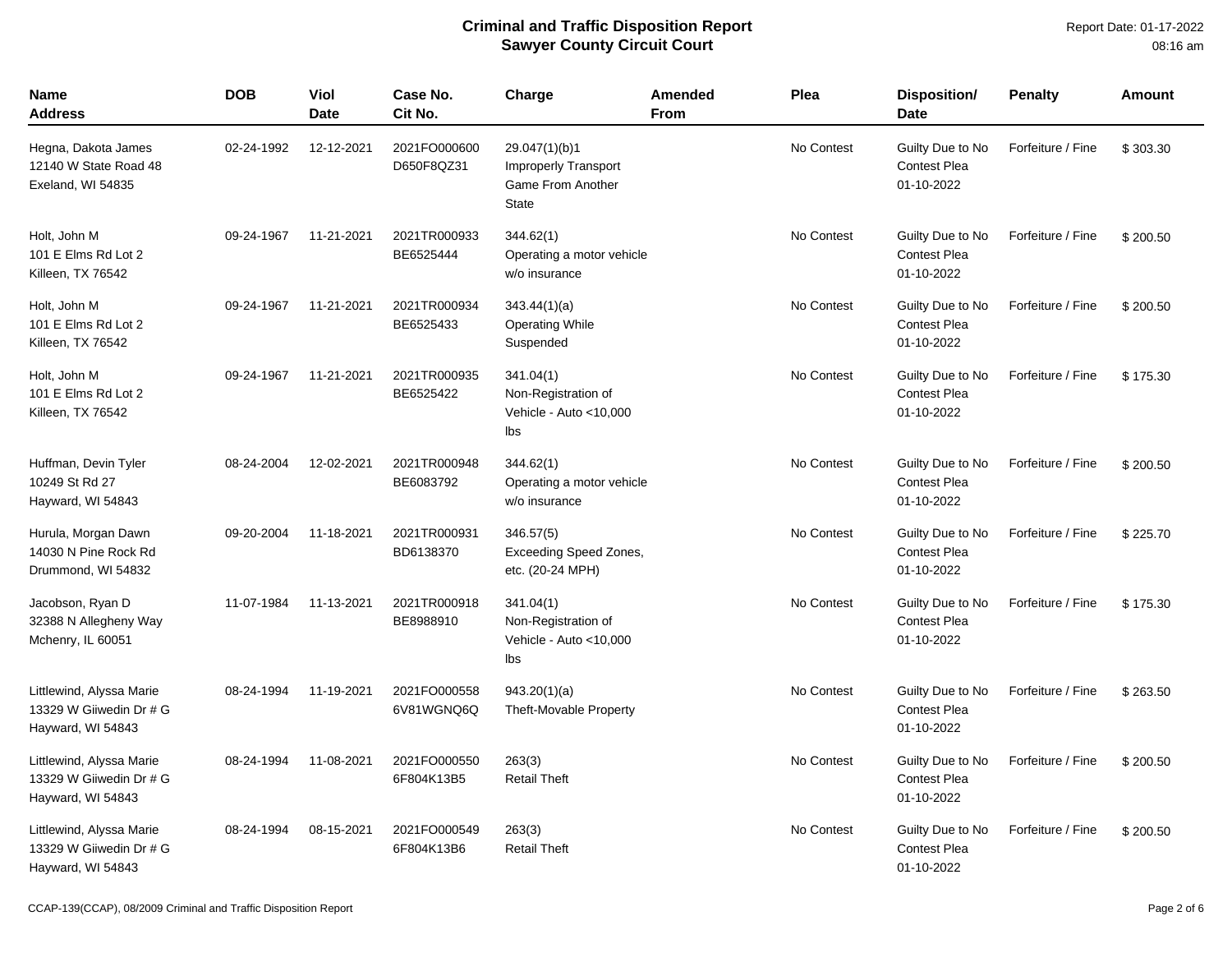| <b>Name</b><br><b>Address</b>                                       | <b>DOB</b> | <b>Viol</b><br><b>Date</b> | Case No.<br>Cit No.        | Charge                                                                          | <b>Amended</b><br><b>From</b>                                 | Plea       | <b>Disposition/</b><br><b>Date</b>                       | <b>Penalty</b>    | Amount   |
|---------------------------------------------------------------------|------------|----------------------------|----------------------------|---------------------------------------------------------------------------------|---------------------------------------------------------------|------------|----------------------------------------------------------|-------------------|----------|
| Loew, Jeffrey Thomas<br>N5767 County Road M<br>Hawkins, WI 54530    | 07-26-1965 | 11-21-2021                 | 2021FO000553<br>D650F8QZ2X | 23.33(3)(cm)<br>Improperly Operate ATV<br>or UTV on Public<br>Property          |                                                               | No Contest | Guilty Due to No<br><b>Contest Plea</b><br>01-10-2022    | Forfeiture / Fine | \$232.00 |
| Martinson, Sheena Lee<br>14329 W County Road E<br>Hayward, WI 54843 | 08-17-1987 | 11-19-2021                 | 2021FO000557<br>6V81WGNQ6P | 943.20(1)(a)<br><b>Theft-Movable Property</b>                                   |                                                               | No Contest | Guilty Due to No<br><b>Contest Plea</b><br>01-10-2022    | Forfeiture / Fine | \$263.50 |
| Martinson, Sheena Lee<br>14329 W County Road E<br>Hayward, WI 54843 | 08-17-1987 | 11-08-2021                 | 2021FO000551<br>6F804K13B8 | 263(3)<br><b>Retail Theft</b>                                                   |                                                               | No Contest | Guilty Due to No<br><b>Contest Plea</b><br>01-10-2022    | Forfeiture / Fine | \$200.50 |
| Martinson, Sheena Lee<br>14329 W County Road E<br>Hayward, WI 54843 | 08-17-1987 | 08-15-2021                 | 2021FO000552<br>6F804K13B7 | 263(3)<br><b>Retail Theft</b>                                                   |                                                               | No Contest | Guilty Due to No<br><b>Contest Plea</b><br>01-10-2022    | Forfeiture / Fine | \$200.50 |
| Matanich, Troy A<br>15526 Davis Ave<br>Hayward, WI 54843            | 06-21-1973 | 11-18-2021                 | 2021TR000947<br>BG2354122  | 344.62(2)<br>Operating motor vehicle<br>w/o proof of insurance                  |                                                               | No Contest | Guilty Due to No<br>Contest Plea<br>01-10-2022           | Forfeiture / Fine | \$10.00  |
| Mcbain, Lou Ann<br>N4801 County Road B<br>Glen Flora, WI 54526      | 02-15-1971 | 10-26-2021                 | 2021TR000906<br>BD6138355  | 346.57(5)<br><b>Exceeding Speed Zones,</b><br>etc. (16-19 MPH)                  |                                                               | No Contest | Guilty Due to No<br><b>Contest Plea</b><br>01-10-2022    | Forfeiture / Fine | \$200.50 |
| Michael Widiker Trucking Inc<br>W620 Cty D<br>Birchwood, WI 54817   |            | 11-02-2021                 | 2021TR000909<br>BF0295831  | 348.27(9m)(a)4<br><b>Raw Forest Product</b><br>(6-Axle) Overweight<br>Violation | <b>Raw Forest Product</b><br>(6-Axle) Overweight<br>Violation | Not Guilty | Guilty Due to No<br><b>Contest Plea</b><br>01-10-2022    | Forfeiture / Fine | \$372.30 |
| Miller, Jordan Z<br>10591n Airport Rd<br>Hayward, WI 54843          | 05-18-2004 | 10-28-2021                 | 2021TR000925<br>BG2354111  | 343.05(3)(a)<br>Operate w/o Valid<br>License (1st Violation)                    |                                                               | No Contest | Guilty Due to No<br>Contest Plea<br>01-10-2022           | Forfeiture / Fine | \$200.50 |
| Miller, Jordan Zachary<br>10591 N Airport Rd<br>Hayward, WI 54843   | 05-18-2004 | 11-05-2021                 | 2021FO000541<br>6F8049LW5N | 208(3)<br><b>Disorderly Conduct</b>                                             |                                                               | No Contest | Guilty Due to No<br><b>Contest Plea</b><br>01-10-2022    | Forfeiture / Fine | \$200.50 |
| Nixon, Takeyon C<br>14329w Cth E<br>Hayward, WI 54843               | 07-18-1980 | 11-10-2021                 | 2021FO000543<br>6V80Z6J8X2 | $1-99(2)(C)$<br>Truancy-Fail/Cause Child<br><b>Attend School</b>                |                                                               | No Contest | Dismissed on<br><b>Prosecutor's Motion</b><br>01-11-2022 |                   |          |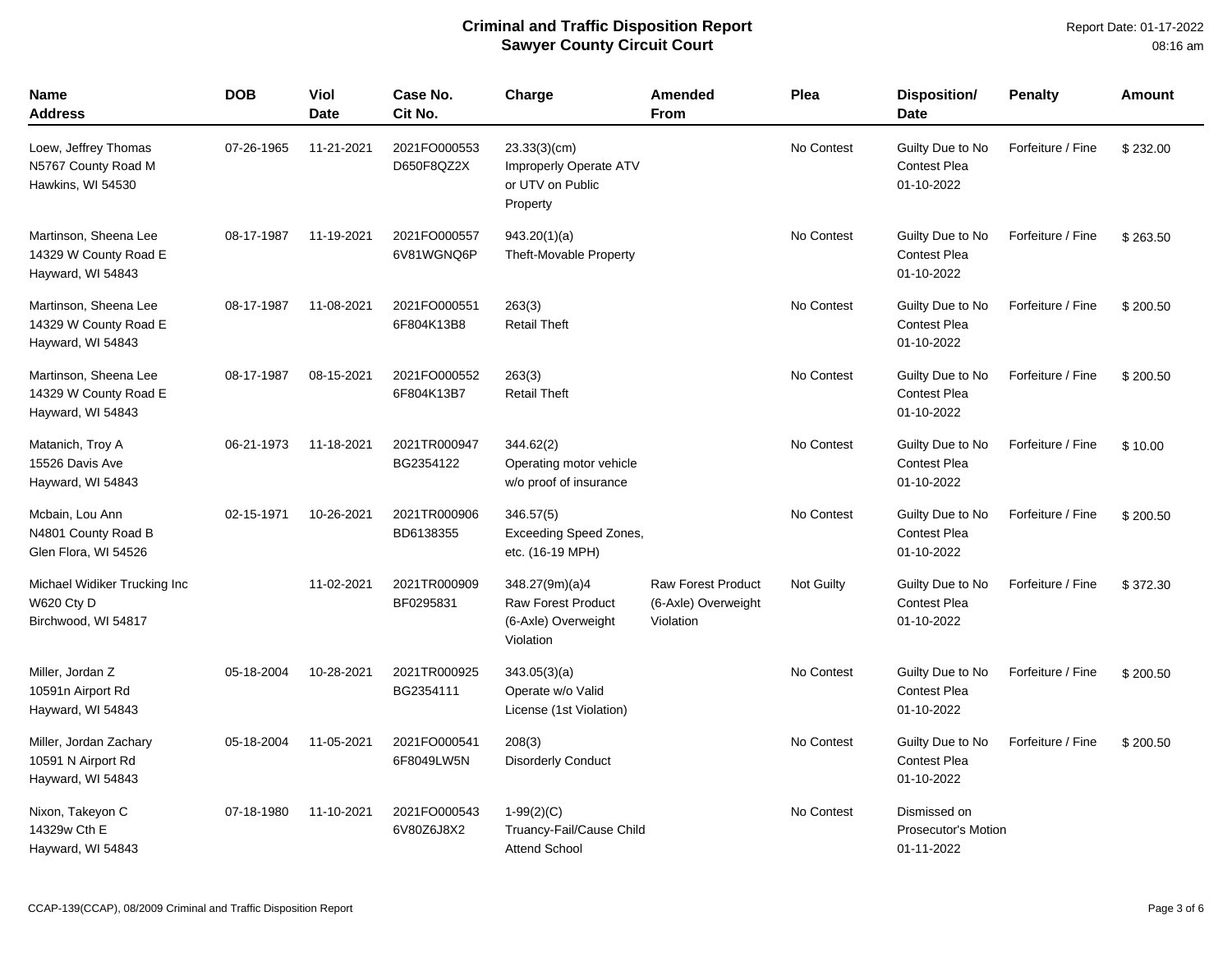| Name<br><b>Address</b>                                               | <b>DOB</b> | Viol<br><b>Date</b> | Case No.<br>Cit No.        | Charge                                                                 | <b>Amended</b><br><b>From</b> | Plea       | <b>Disposition/</b><br><b>Date</b>                       | <b>Penalty</b>                                                                                                | Amount   |
|----------------------------------------------------------------------|------------|---------------------|----------------------------|------------------------------------------------------------------------|-------------------------------|------------|----------------------------------------------------------|---------------------------------------------------------------------------------------------------------------|----------|
| Nixon, Takeyon Chablis<br>14329 W County Road E<br>Hayward, WI 54843 | 07-18-1980 | 12-02-2021          | 2021FO000569<br>6V81T49LWL | $1-99(2)(C)$<br>Truancy-Fail/Cause Child<br><b>Attend School</b>       |                               | No Contest | Dismissed on<br><b>Prosecutor's Motion</b><br>01-11-2022 |                                                                                                               |          |
| Ocker, Jonathon Gary<br>N13783 Hicks Landing Rd<br>Fifield, WI 54524 | 11-10-1999 | 11-23-2021          | 2021TR000928<br>BF0295923  | $346.57(4)$ (h)<br>Speeding in 55 MPH<br>Zone (16-19 MPH)              |                               | No Contest | Guilty Due to No<br><b>Contest Plea</b><br>01-10-2022    | Forfeiture / Fine                                                                                             | \$208.50 |
| Paulson, Fiona Grace<br>N5335 Linden St<br>Tony, WI 54563            | 07-09-2002 | 11-16-2021          | 2021TR000924<br>BF5931645  | 343.44(1)(a)<br><b>Operating While</b><br>Suspended                    |                               | No Contest | Guilty Due to No<br><b>Contest Plea</b><br>01-10-2022    | Forfeiture / Fine                                                                                             | \$200.50 |
| Potack, Dominic Arthur<br>9044n Akikandaag Lane<br>Hayward, WI 54843 | 08-08-1995 | 11-20-2021          | 2021TR000939<br>BE6525400  | 346.935(3)<br>Keep Open Intoxicants in<br>MV-Driver                    |                               | No Contest | Guilty Due to No<br><b>Contest Plea</b><br>01-10-2022    | Forfeiture / Fine                                                                                             | \$263.50 |
| Potack, Dominic Arthur<br>9044n Akikandaag Lane<br>Hayward, WI 54843 | 08-08-1995 | 11-20-2021          | 2021TR000938<br>BE6525411  | 346.63(1)(b)<br>Operating w/ PAC >=0.15<br>(1st)                       |                               |            | Dismissed on<br><b>Prosecutor's Motion</b><br>01-10-2022 |                                                                                                               |          |
| Potack, Dominic Arthur<br>9044n Akikandaag Lane<br>Hayward, WI 54843 | 08-08-1995 | 11-20-2021          | 2021TR000940<br>BE6525396  | 346.63(1)(a)<br>OWI (1st)                                              |                               | No Contest | Guilty Due to No<br><b>Contest Plea</b><br>01-10-2022    | Forfeiture / Fine<br><b>DOT License</b><br>Revoked<br>8 Months<br>Ignition interlock<br>Alcohol<br>assessment | \$987.50 |
| Radermacher, Tyson W<br>5740n Billyboy Rd<br>Stone Lake, WI 54876    | 08-18-2003 | 12-01-2021          | 2021TR000956<br>BE6525514  | 343.44(1)(a)<br><b>Operating While</b><br>Suspended                    |                               | No Contest | Guilty Due to No<br><b>Contest Plea</b><br>01-10-2022    | Forfeiture / Fine                                                                                             | \$200.50 |
| Rice, Christina M<br>20970 Dam Road<br>Cable, WI 54821               | 03-28-1981 | 10-21-2021          | 2021FO000522<br>6F8049LW5M | 263(3)<br><b>Retail Theft</b>                                          |                               | No Contest | Guilty Due to No<br><b>Contest Plea</b><br>01-10-2022    | Forfeiture / Fine                                                                                             | \$200.50 |
| Sarauer, Todd John<br>211 Viking Dr<br>Colfax, WI 54730              | 08-12-1993 | 11-21-2021          | 2021FO000554<br>D650F8QZ2Z | 23.33(3)(cm)<br>Improperly Operate ATV<br>or UTV on Public<br>Property |                               | No Contest | Guilty Due to No<br><b>Contest Plea</b><br>01-10-2022    | Forfeiture / Fine                                                                                             | \$232.00 |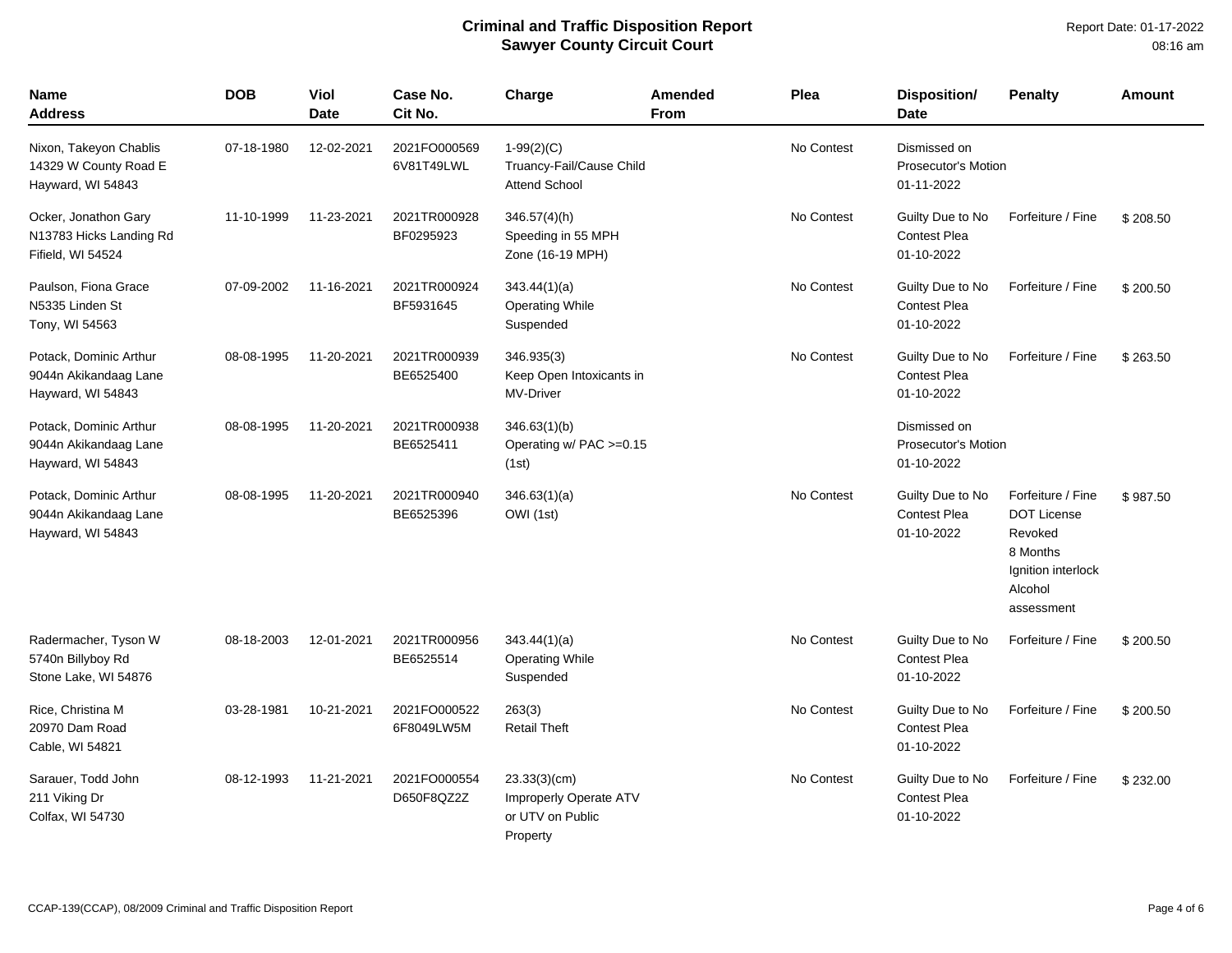Report Date: 01-17-2022 08:16 am

| <b>Name</b><br><b>Address</b>                                        | <b>DOB</b> | Viol<br><b>Date</b> | Case No.<br>Cit No.       | Charge                                                            | Amended<br><b>From</b> | Plea              | Disposition/<br>Date                                  | <b>Penalty</b>                                                                          | <b>Amount</b> |
|----------------------------------------------------------------------|------------|---------------------|---------------------------|-------------------------------------------------------------------|------------------------|-------------------|-------------------------------------------------------|-----------------------------------------------------------------------------------------|---------------|
| Schmitz, David Bill<br>2670 Cty Rd H<br>Lac Du Flambeau, WI 54538    | 06-23-1994 | 11-23-2021          | 2021TR000929<br>BF0295912 | $346.57(4)$ (h)<br>Speeding in 55 MPH<br>Zone (20-24 MPH)         |                        | No Contest        | Guilty Due to No<br><b>Contest Plea</b><br>01-10-2022 | Forfeiture / Fine                                                                       | \$225.70      |
| Schutz, Jonathan D<br>17869 County Highway K<br>Cornell, WI 54732    | 10-07-1976 | 11-22-2021          | 2021TR000941<br>BE6525466 | 346.63(1)(a)<br>OWI (1st)                                         |                        | No Contest        | Guilty Due to No<br><b>Contest Plea</b><br>01-10-2022 | Forfeiture / Fine<br><b>DOT License</b><br>Revoked<br>6 Months<br>Alcohol<br>assessment | \$811.50      |
| Schutz, Jonathan D<br>17869 County Highway K<br>Cornell, WI 54732    | 10-07-1976 | 11-22-2021          | 2021TR000942<br>BE6525455 | 344.62(1)<br>Operating a motor vehicle<br>w/o insurance           |                        | No Contest        | Guilty Due to No<br><b>Contest Plea</b><br>01-10-2022 | Forfeiture / Fine                                                                       | \$200.50      |
| Sternberg, Arthur R<br>701 Greenview Ave<br>Des Plaines, IL 60016    | 12-31-1980 | 08-15-2021          | 2021TR000686<br>BE6526354 | 346.63(1)(b)<br>Operating w/ PAC<br>$>=0.08, <0.15$ (1st)         |                        | <b>Not Guilty</b> | Dismissed on<br>Prosecutor's Motion<br>01-10-2022     |                                                                                         |               |
| Sternberg, Arthur R<br>701 Greenview Ave<br>Des Plaines, IL 60016    | 12-31-1980 | 08-15-2021          | 2021TR000688<br>BE6526332 | $346.57(4)$ (h)<br>Speeding in 55 MPH<br>Zone (20-24 MPH)         |                        | Not Guilty        | Dismissed on<br>Prosecutor's Motion<br>01-10-2022     |                                                                                         |               |
| Sternberg, Arthur R<br>701 Greenview Ave<br>Des Plaines, IL 60016    | 12-31-1980 | 08-15-2021          | 2021TR000687<br>BE6526343 | 346.63(1)(a)<br>OWI (1st)                                         |                        | Not Guilty        | Guilty Due to No<br><b>Contest Plea</b><br>01-10-2022 | Forfeiture / Fine<br><b>DOT License</b><br>Revoked<br>6 Months<br>Alcohol<br>assessment | \$937.50      |
| Suzan, Brody Gw<br>4351 N Helsing Rd<br>Ojibwa, WI 54862             | 06-26-1998 | 12-17-2021          | 2021TR000977<br>BE6525536 | 341.04(1)<br>Non-Registration of<br>Vehicle - Auto <10,000<br>Ibs |                        | No Contest        | Guilty Due to No<br><b>Contest Plea</b><br>01-10-2022 | Forfeiture / Fine                                                                       | \$175.30      |
| Vana, Robert Jacob<br>11700 N Mosquito Brook Rd<br>Hayward, WI 54843 | 07-11-1994 | 11-27-2021          | 2021TR000949<br>BE6548065 | 344.62(1)<br>Operating a motor vehicle<br>w/o insurance           |                        | No Contest        | Guilty Due to No<br><b>Contest Plea</b><br>01-10-2022 | Forfeiture / Fine                                                                       | \$200.50      |
| Webster, Robbie Lee<br>N4554 Lato Dr<br>Gilman, WI 54433             | 07-27-1987 | 12-02-2021          | 2021TR000946<br>BG6151342 | 347.48(2m)(d)<br>Vehicle Passenger Fail to<br>Wear Seat Belt      |                        | No Contest        | Guilty Due to No<br>Contest Plea<br>01-10-2022        | Forfeiture / Fine                                                                       | \$10.00       |

CCAP-139(CCAP), 08/2009 Criminal and Traffic Disposition Report Page 5 of 6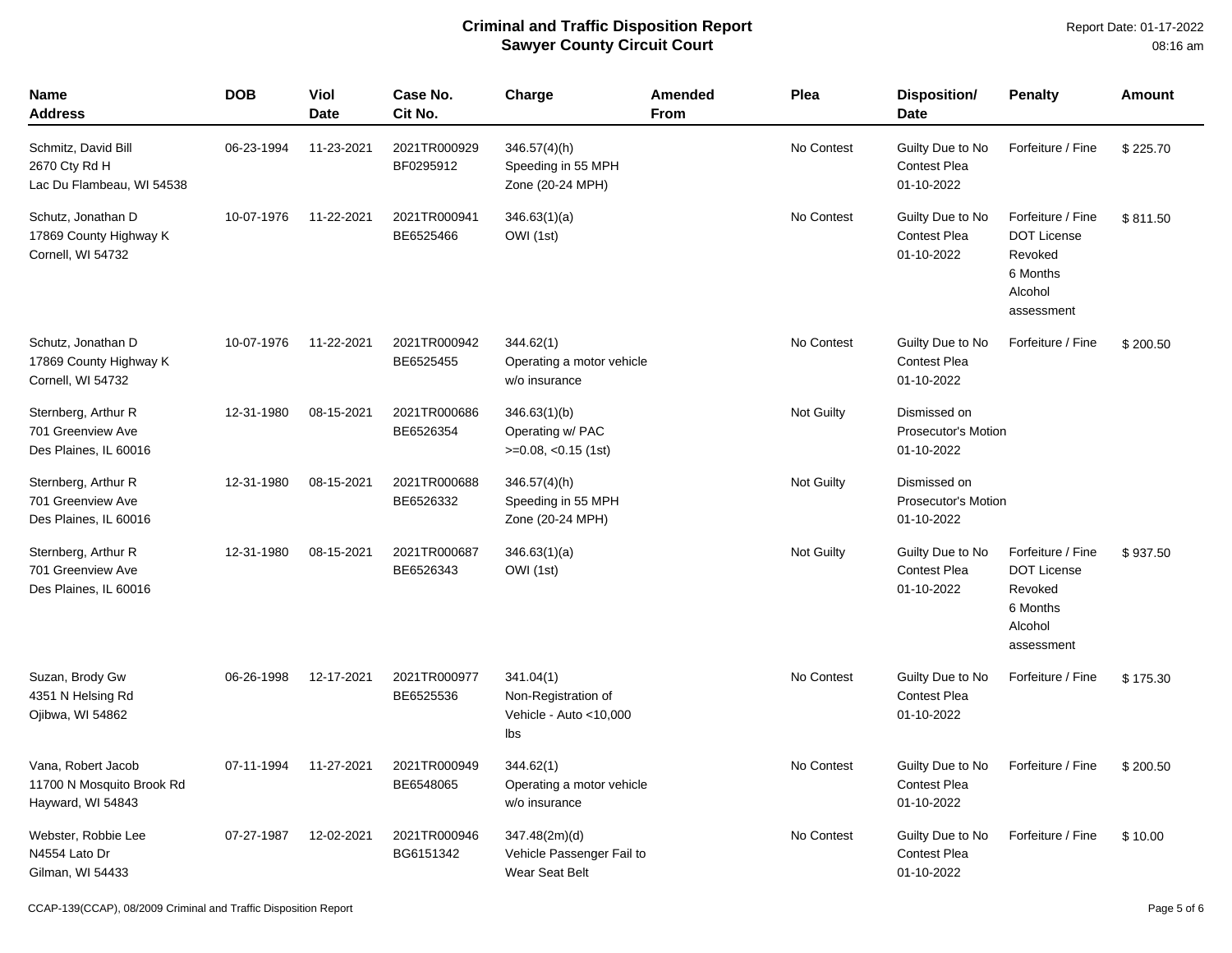Report Date: 01-17-2022 08:16 am

| <b>Name</b><br><b>Address</b>                                    | DOB.       | Viol<br><b>Date</b> | Case No.<br>Cit No.       | Charge                                       | Amended<br>From | Plea       | Disposition/<br><b>Date</b>                           | <b>Penalty</b>    | Amount   |
|------------------------------------------------------------------|------------|---------------------|---------------------------|----------------------------------------------|-----------------|------------|-------------------------------------------------------|-------------------|----------|
| Wooten, Marianne Maurice<br>9317n Nisway St<br>Hayward, WI 54843 | 12-23-1997 | 11-30-2021          | 2021TR000944<br>BF5931656 | 343.44(1)(a)<br>Operating While<br>Suspended |                 | No Contest | Guilty Due to No<br><b>Contest Plea</b><br>01-10-2022 | Forfeiture / Fine | \$200.50 |